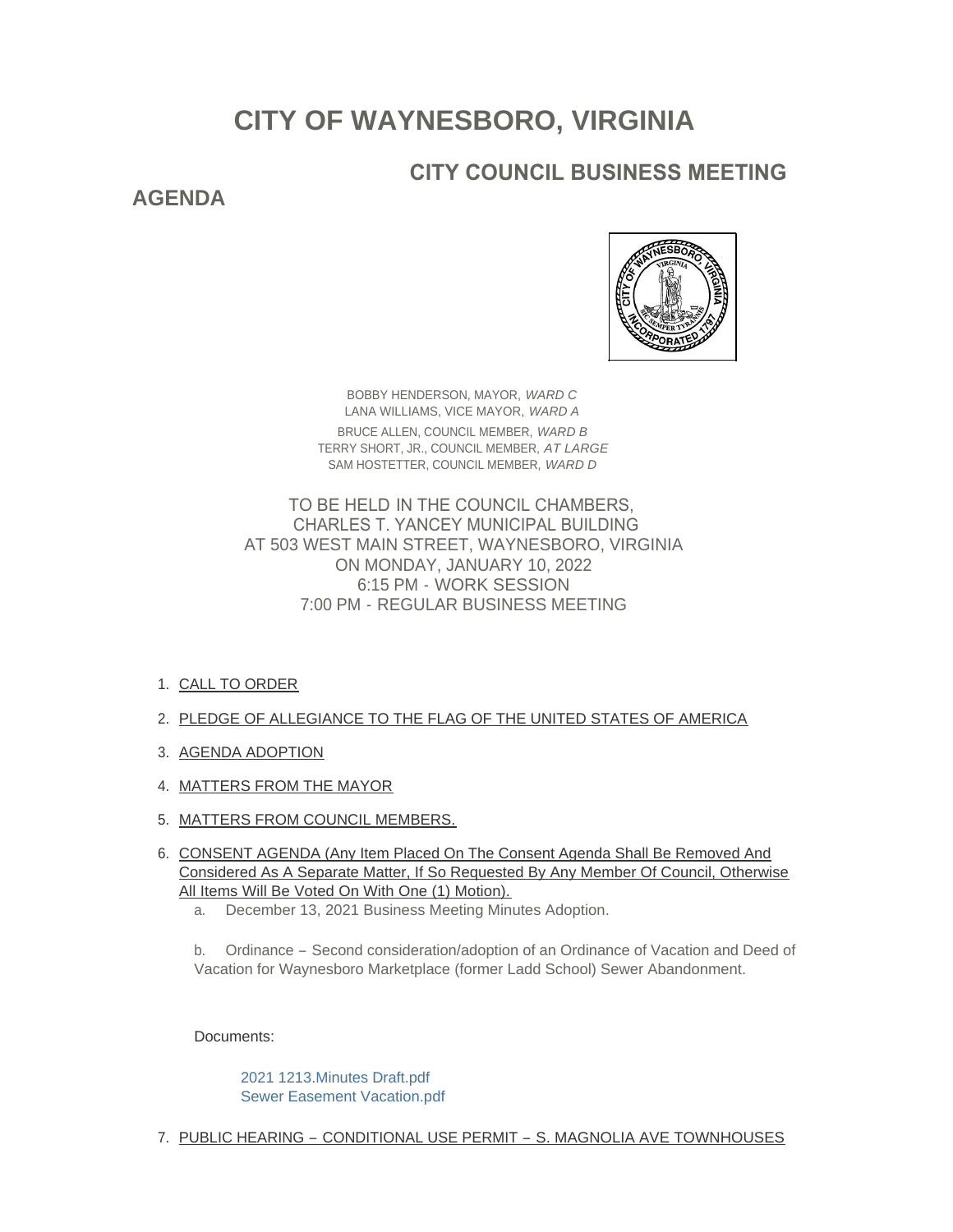Documents:

[7 CC Agenda Cover For Magnolia Townhouses.pdf](https://www.waynesboro.va.us/AgendaCenter/ViewFile/Item/4554?fileID=43085) [PC Recommendation For Magnolia Townhouses.pdf](https://www.waynesboro.va.us/AgendaCenter/ViewFile/Item/4554?fileID=43087) [Magnolia Townhomes CUP Staff Report.pdf](https://www.waynesboro.va.us/AgendaCenter/ViewFile/Item/4554?fileID=43086) [CUP For Magnolia Townhouses Draego.pdf](https://www.waynesboro.va.us/AgendaCenter/ViewFile/Item/4554?fileID=43088)

#### 8. PUBLIC HEARING – REZONE 1001 SHENANDOAH VILLAGE DRIVE

Documents:

[8 CC Agenda Cover For 1001 Shenandoah Village Drive.pdf](https://www.waynesboro.va.us/AgendaCenter/ViewFile/Item/4555?fileID=43089) [PC Recommendation For 1001 Shenandoah Village Drive.pdf](https://www.waynesboro.va.us/AgendaCenter/ViewFile/Item/4555?fileID=43090) [Waynesboro Village Rezoning Staff Report.pdf](https://www.waynesboro.va.us/AgendaCenter/ViewFile/Item/4555?fileID=43091) [Zoning Amendment 1001 Shenandoah Village Drive.pdf](https://www.waynesboro.va.us/AgendaCenter/ViewFile/Item/4555?fileID=43092)

#### 9. PUBLIC HEARING - REZONING – 11TH STREET

Documents:

[8 CC Agenda Cover For 1001 Shenandoah Village Drive.pdf](https://www.waynesboro.va.us/AgendaCenter/ViewFile/Item/4556?fileID=43094) [PC Recommendation For 1001 Shenandoah Village Drive.pdf](https://www.waynesboro.va.us/AgendaCenter/ViewFile/Item/4556?fileID=43095) [Waynesboro Village Rezoning Staff Report.pdf](https://www.waynesboro.va.us/AgendaCenter/ViewFile/Item/4556?fileID=43096) [Rezone 11th St Chestnut RS-5 To RG-5.Pdf](https://www.waynesboro.va.us/AgendaCenter/ViewFile/Item/4556?fileID=43093)

#### 10. PUBLIC HEARING - ZONING CODE AMENDMENT - MX-B DISTRICT

Documents:

[10 CC Agenda Cover For MX-B Use Table.pdf](https://www.waynesboro.va.us/AgendaCenter/ViewFile/Item/4557?fileID=43097) [PC Resolution And Recommendation For MX-B Use Table.pdf](https://www.waynesboro.va.us/AgendaCenter/ViewFile/Item/4557?fileID=43098) [ZTA 2021 Staff Report For Council.pdf](https://www.waynesboro.va.us/AgendaCenter/ViewFile/Item/4557?fileID=43099) [Zoning Text Amend MX-B Use Table Draft Ordinance.pdf](https://www.waynesboro.va.us/AgendaCenter/ViewFile/Item/4557?fileID=43100)

#### 11. PUBLIC HEARING – ZONING CODE AMENDMENT – SERVICE BAY DOOR LANGUAGE

Documents:

[11 CC Agenda Cover For Service Bay Doors.pdf](https://www.waynesboro.va.us/AgendaCenter/ViewFile/Item/4558?fileID=43102) [PC Resolution And Recommendation For Service Bay Doors.pdf](https://www.waynesboro.va.us/AgendaCenter/ViewFile/Item/4558?fileID=43103) [Code Amendment Service Bay Doors Staff Report.pdf](https://www.waynesboro.va.us/AgendaCenter/ViewFile/Item/4558?fileID=43104) [Code Amendment Service Bay Doors Draft Ordinance Mgm Edits.pdf](https://www.waynesboro.va.us/AgendaCenter/ViewFile/Item/4558?fileID=43101)

#### 12. RESOLUTION - CONSIDER ADOPTING A RESOLUTION DESIGNATING CITY HOLIDAYS

Documents:

[12 Agenda Briefing Holiday Schedule Jan.pdf](https://www.waynesboro.va.us/AgendaCenter/ViewFile/Item/4559?fileID=43105) [City Holidays \(002\).Pdf](https://www.waynesboro.va.us/AgendaCenter/ViewFile/Item/4559?fileID=43106)

#### 13. CORRESPONDENCE, COMMUNICATION, AND CALENDAR

- 14. CITIZEN COMMENT PERIOD
- 15. CLOSED MEETING

Hold a closed meeting to discuss the award of a public contract involving the expenditure of public funds, including discussion of the terms or scope of such contract, where discussion in an open session would adversely affect the bargaining position or